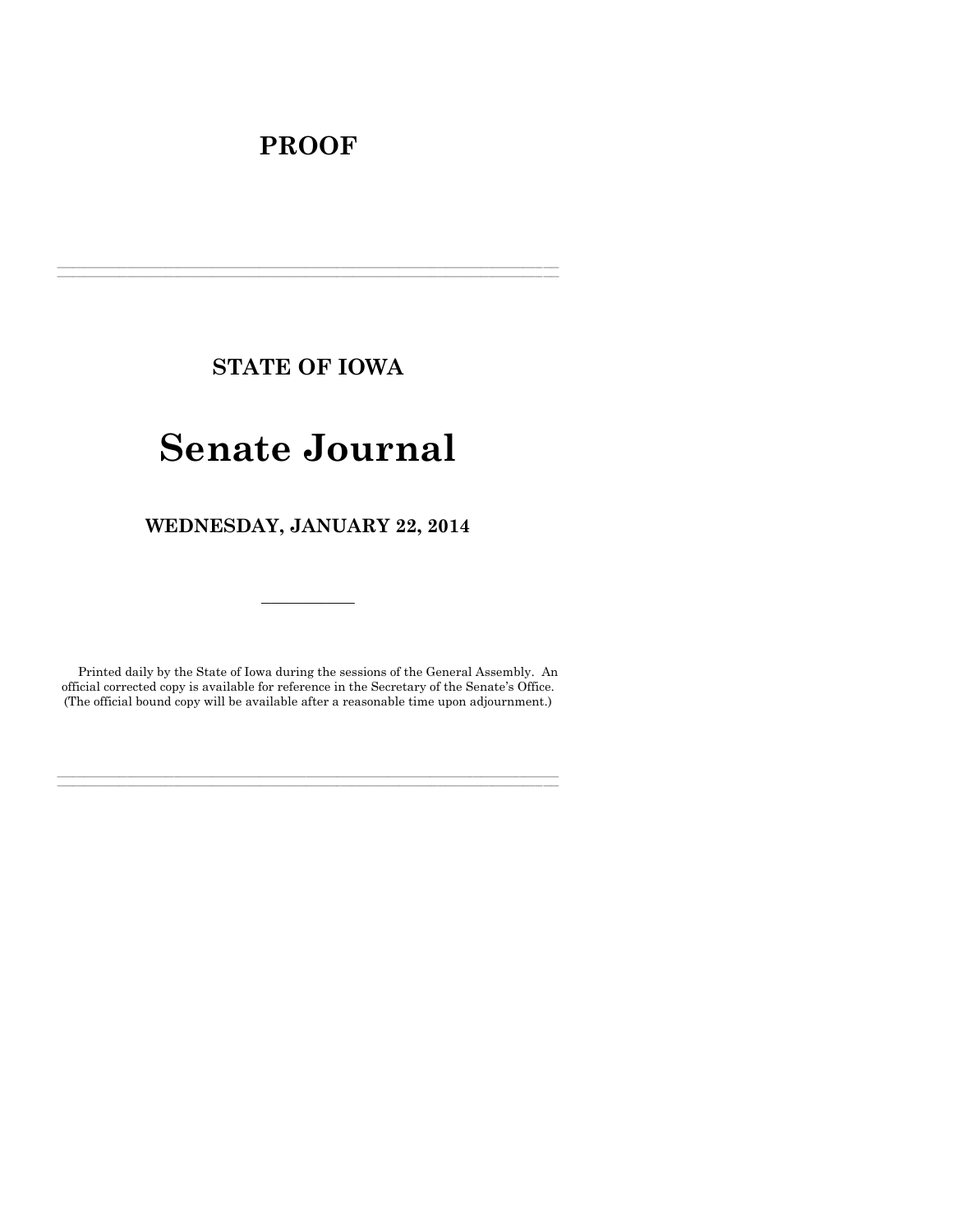# **JOURNAL OF THE SENATE**

 $\overline{\phantom{a}}$ 

TENTH CALENDAR DAY SEVENTH SESSION DAY

Senate Chamber Des Moines, Iowa, Wednesday, January 22, 2014

The Senate met in regular session at 10:09 a.m., President Jochum presiding.

Prayer was offered by Chaplain Craig Nelson of the Iowa Veterans Home in Marshalltown, Iowa. He was the guest of Senator Sodders.

#### PLEDGE OF ALLEGIANCE

The Pledge of Allegiance was led by Senate Page Alex Cook.

The Journal of Tuesday, January 21, 2014, was approved.

#### ADJOURNMENT

On motion of Senator Gronstal, the Senate adjourned at 10:28 a.m. until 9:00 a.m., Thursday, January 23, 2014.

#### **APPENDIX**

#### COMMUNICATIONS RECEIVED

The following communications were received in the office of the Secretary of the Senate and placed on file in the Legislative Services Agency:

#### BOARD OF PHARMACY

2013 Prescription Monitoring Program Report, pursuant to Iowa Code section 124.554. Report received on January 22, 2014.

2014 Prescription Monitoring Program Report, pursuant to Iowa Code section 124.554. Report received on January 22, 2014.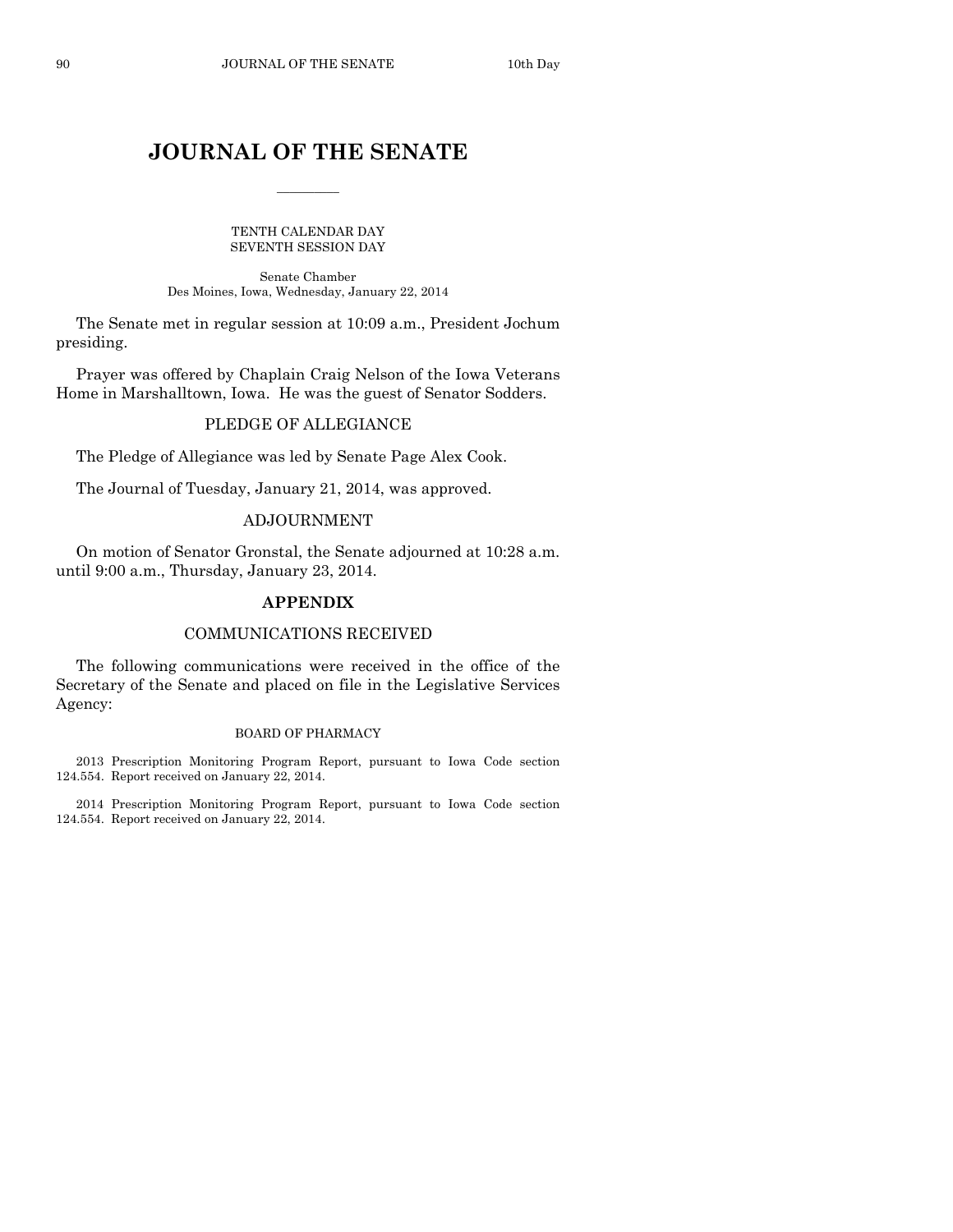### REPORTS OF COMMITTEE MEETINGS

#### **APPROPRIATIONS SUBCOMMITTEE ON AGRICULTURE AND NATURAL RESOURCES**

**Convened:** Wednesday, January 22, 2014, 10:40 a.m.

**Members Present:** Black, Chair; Dearden, Vice Chair; Rozenboom, Ranking Member; Greiner, and Wilhelm.

**Members Absent:** None.

**Committee Business:** Organizational meeting.

**Adjourned:** 11:30 a.m.

#### **APPROPRIATIONS SUBCOMMITTEE ON ECONOMIC DEVELOPMENT**

**Convened:** Thursday, January 16, 2014, 11:35 a.m.

**Members Present:** Dotzler, Chair; Hart, Vice Chair; Schneider, and Seng.

**Members Absent:** Boettger, Ranking Member (excused).

**Committee Business:** Presentation by LSA.

**Adjourned:** 12:00 p.m.

**ALSO:**

**Convened:** Wednesday, January 22, 2014, 10:35 a.m.

**Members Present:** Dotzler, Chair; Hart, Vice Chair; Boettger, Ranking Member; Schneider, and Seng.

**Members Absent:** None.

**Committee Business:** Presentation by Mary Cownie from the Department of Cultural Affairs.

**Adjourned:** 11:30 a.m.

#### **APPROPRIATIONS SUBCOMMITTEE ON HEALTH AND HUMAN SERVICES**

**Convened:** Wednesday, January 22, 2014, 10:30 a.m.

**Members Present:** Hatch, Chair; Ragan, Vice Chair; Segebart, Ranking Member; Bolkcom, and Johnson.

**Members Absent:** None.

**Committee Business:** Presentations.

**Adjourned:** 12:05 p.m.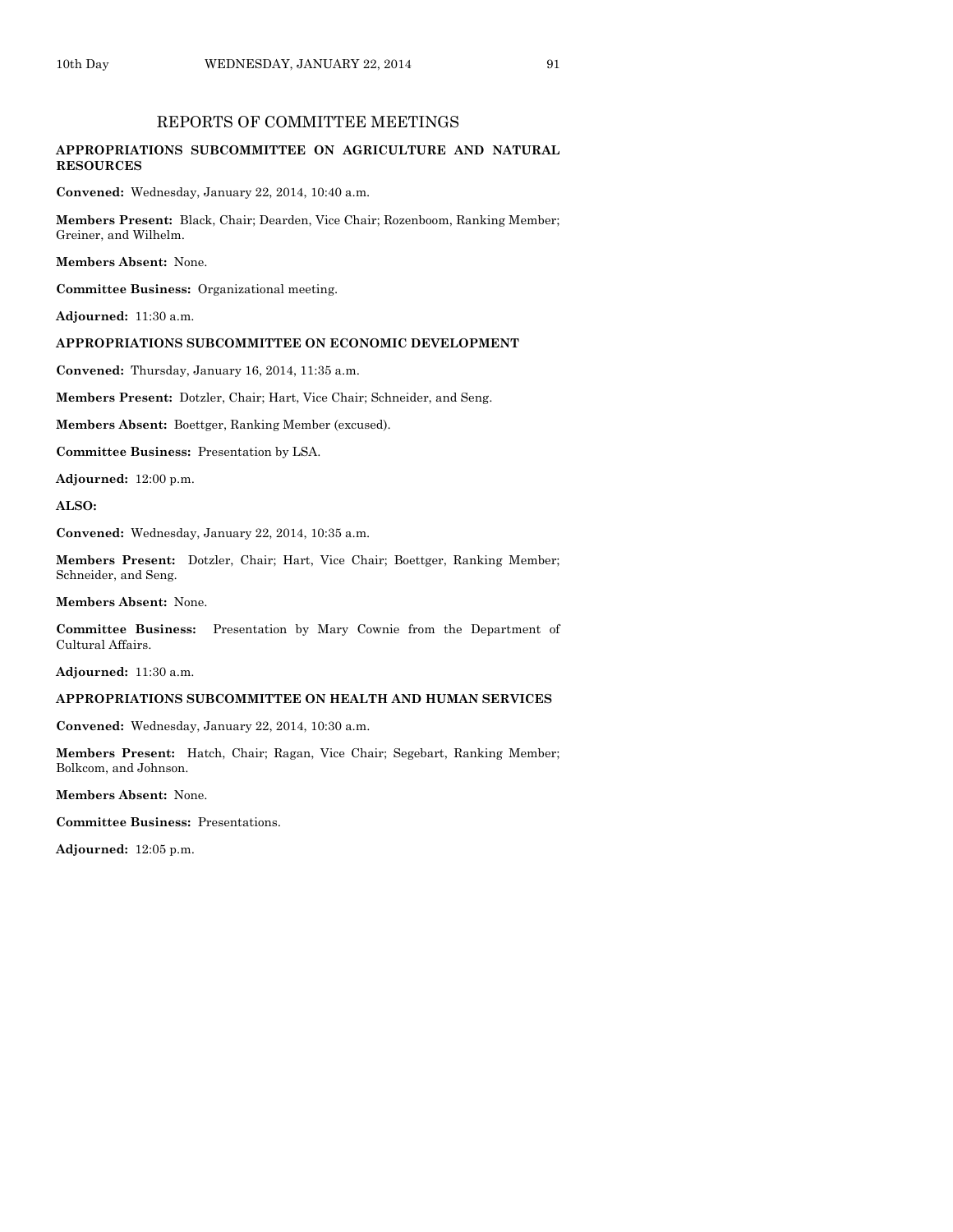#### **APPROPRIATIONS SUBCOMMITTEE ON TRANSPORTATION, INFRASTRUCTURE, AND CAPITALS**

**Convened:** Wednesday, January 22, 2014, 10:40 a.m.

**Members Present:** McCoy, Chair; Beall, Vice Chair; Kapucian, Ranking Member; Anderson, and Bowman.

**Members Absent:** None.

**Committee Business:** Review of Governor's FY 2014 and FY 2015 recommendations for transportation and infrastructure budgets.

**Adjourned:** 11:50 a.m.

#### INTRODUCTION OF BILLS

**[Senate File 2028](http://coolice.legis.iowa.gov/Cool-ICE/default.asp?Category=billinfo&Service=Billbook&frame=1&GA=85&hbill=SF2028)**, by Bolkcom, a bill for an act relating to the establishment of a senior living coordinating unit within the department on aging.

Read first time under Rule 28 and referred to committee on **Human Resources**.

**[Senate File 2029](http://coolice.legis.iowa.gov/Cool-ICE/default.asp?Category=billinfo&Service=Billbook&frame=1&GA=85&hbill=SF2029)**, by Bolkcom, a bill for an act directing the state board of regents and the department of education to convene a commission to study financing strategies for the state's public postsecondary institutions.

Read first time under Rule 28 and referred to committee on **Education**.

**[Senate File 2030](http://coolice.legis.iowa.gov/Cool-ICE/default.asp?Category=billinfo&Service=Billbook&frame=1&GA=85&hbill=SF2030)**, by Sodders, a bill for an act relating to the possession of alcohol by certain minors and juvenile court jurisdiction, and making penalties applicable.

Read first time under Rule 28 and referred to committee on **Judiciary**.

**[Senate File 2031](http://coolice.legis.iowa.gov/Cool-ICE/default.asp?Category=billinfo&Service=Billbook&frame=1&GA=85&hbill=SF2031)**, by Sodders, a bill for an act relating to corrections system health care costs.

Read first time under Rule 28 and referred to committee on **Judiciary**.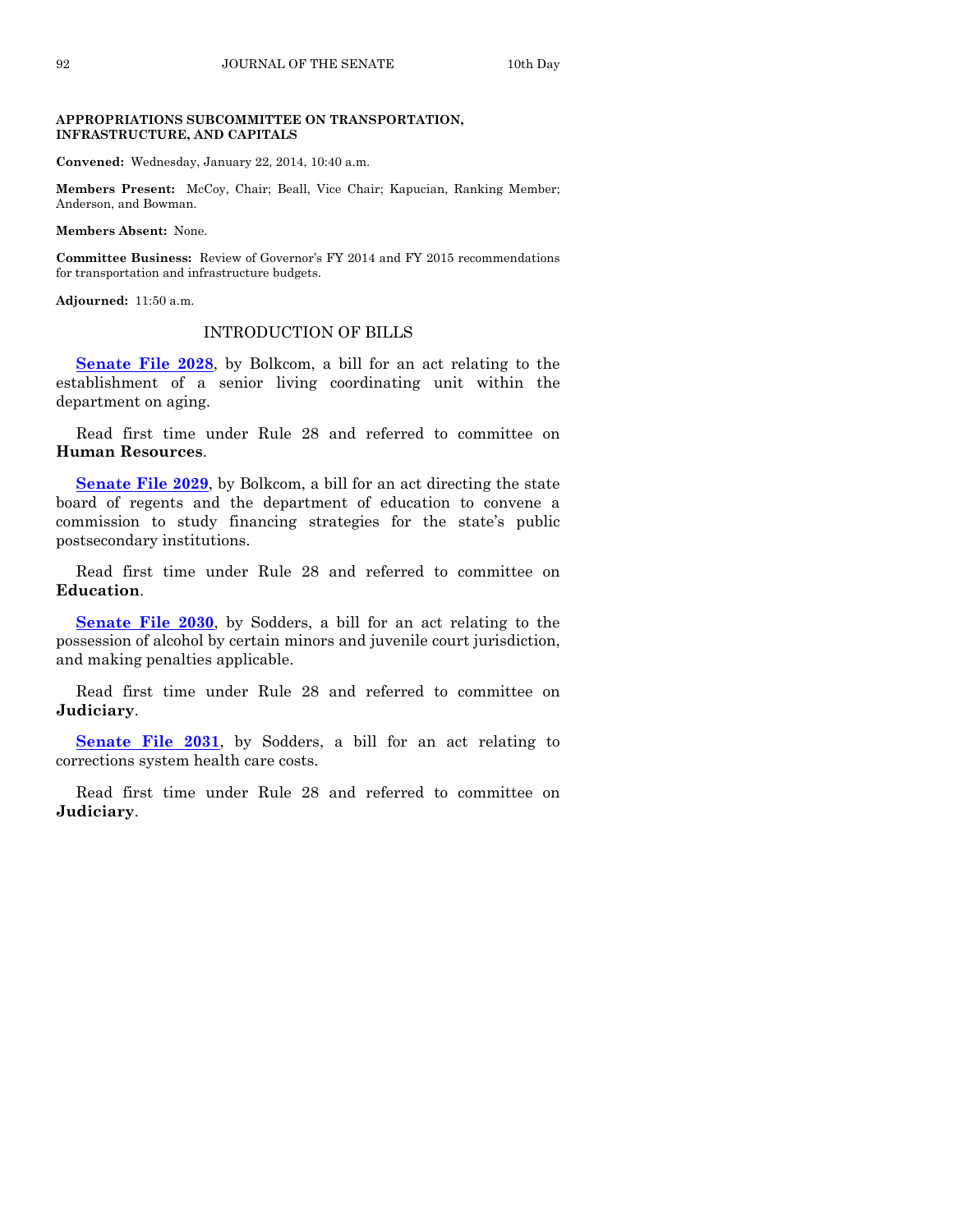**[Senate File 2032](http://coolice.legis.iowa.gov/Cool-ICE/default.asp?Category=billinfo&Service=Billbook&frame=1&GA=85&hbill=SF2032)**, by Ragan, a bill for an act extending placement in service requirements in relation to qualification for the renewable energy facility tax credit.

Read first time under Rule 28 and referred to committee on **Ways and Means**.

**[Senate File 2033](http://coolice.legis.iowa.gov/Cool-ICE/default.asp?Category=billinfo&Service=Billbook&frame=1&GA=85&hbill=SF2033)**, by Ragan, a bill for an act providing for the criminal offense of service dog abuse, and providing penalties.

Read first time under Rule 28 and referred to committee on **Judiciary**.

**[Senate File 2034](http://coolice.legis.iowa.gov/Cool-ICE/default.asp?Category=billinfo&Service=Billbook&frame=1&GA=85&hbill=SF2034)**, by Hogg, a bill for an act establishing a tornado resistance infrastructure program, making an appropriation, and including effective date provisions.

Read first time under Rule 28 and referred to committee on **Appropriations**.

**[Senate File 2035](http://coolice.legis.iowa.gov/Cool-ICE/default.asp?Category=billinfo&Service=Billbook&frame=1&GA=85&hbill=SF2035)**, by Feenstra, a bill for an act relating to teacher licensure of applicants from other states or countries by the board of educational examiners.

Read first time under Rule 28 and referred to committee on **Education**.

**[Senate File 2036](http://coolice.legis.iowa.gov/Cool-ICE/default.asp?Category=billinfo&Service=Billbook&frame=1&GA=85&hbill=SF2036)**, by Sodders, a bill for an act concerning the use of hidden compartments in vehicles, and providing penalties.

Read first time under Rule 28 and referred to committee on **Transportation**.

#### STUDY BILLS RECEIVED

#### **[SSB 3042](http://coolice.legis.iowa.gov/Cool-ICE/default.asp?Category=billinfo&Service=Billbook&frame=1&GA=85&hbill=SSB3042) Human Resources**

Relating to the Iowa health information network.

#### **[SSB 3043](http://coolice.legis.iowa.gov/Cool-ICE/default.asp?Category=billinfo&Service=Billbook&frame=1&GA=85&hbill=SSB3043) Human Resources**

Relating to a physician assistant's or advanced registered nurse practitioner's authority in regard to life-sustaining procedures.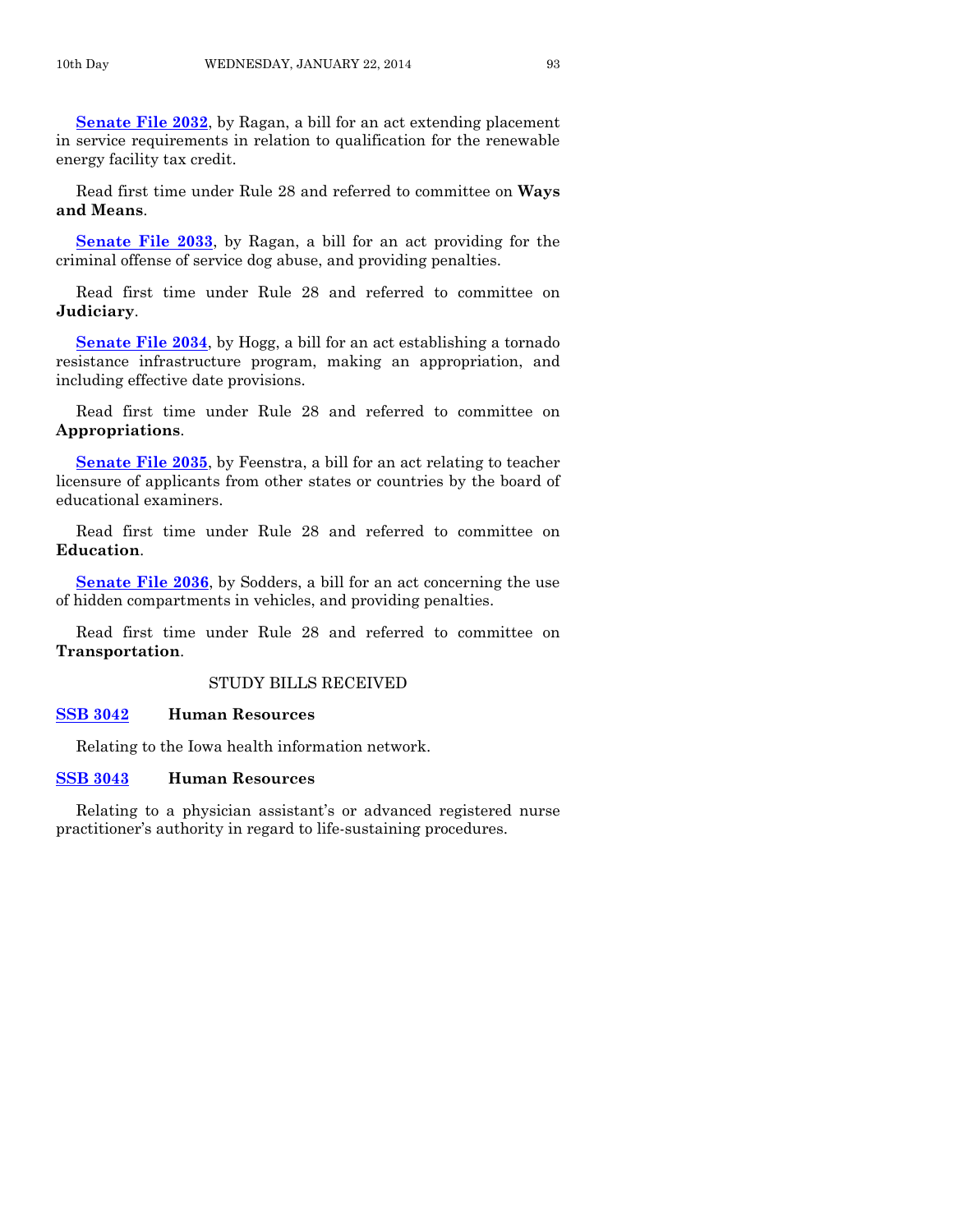# **[SSB 3044](http://coolice.legis.iowa.gov/Cool-ICE/default.asp?Category=billinfo&Service=Billbook&frame=1&GA=85&hbill=SSB3044) Natural Resources and Environment**

Relating to the possession of a pistol, revolver, or ammunition by a person under the age of twenty-one in certain circumstances and making penalties applicable.

# **[SSB 3045](http://coolice.legis.iowa.gov/Cool-ICE/default.asp?Category=billinfo&Service=Billbook&frame=1&GA=85&hbill=SSB3045) Education**

Relating to programs and accounts administered by the college student aid commission.

# **[SSB 3046](http://coolice.legis.iowa.gov/Cool-ICE/default.asp?Category=billinfo&Service=Billbook&frame=1&GA=85&hbill=SSB3046) Education**

Relating to incentives for whole grade sharing and reorganization or dissolution by school districts.

# **[SSB 3047](http://coolice.legis.iowa.gov/Cool-ICE/default.asp?Category=billinfo&Service=Billbook&frame=1&GA=85&hbill=SSB3047) Education**

Relating to school employees and the duties and responsibilities of the board of educational examiners, and providing penalties.

# **[SSB 3048](http://coolice.legis.iowa.gov/Cool-ICE/default.asp?Category=billinfo&Service=Billbook&frame=1&GA=85&hbill=SSB3048) Education**

Relating to required core curriculum and twenty-first century learning skills addressed in rules adopted by the state board of education.

# **[SSB 3049](http://coolice.legis.iowa.gov/Cool-ICE/default.asp?Category=billinfo&Service=Billbook&frame=1&GA=85&hbill=SSB3049) Economic Growth**

Concerning the Iowa finance authority in regard to the title guaranty program and private activity boards.

# **[SSB 3050](http://coolice.legis.iowa.gov/Cool-ICE/default.asp?Category=billinfo&Service=Billbook&frame=1&GA=85&hbill=SSB3050) Economic Growth**

Relating to the administration of the redevelopment tax credits program by the economic development authority and including applicability provisions.

# **[SSB 3051](http://coolice.legis.iowa.gov/Cool-ICE/default.asp?Category=billinfo&Service=Billbook&frame=1&GA=85&hbill=SSB3051) Economic Growth**

Relating to the administration of the Iowa reinvestment Act.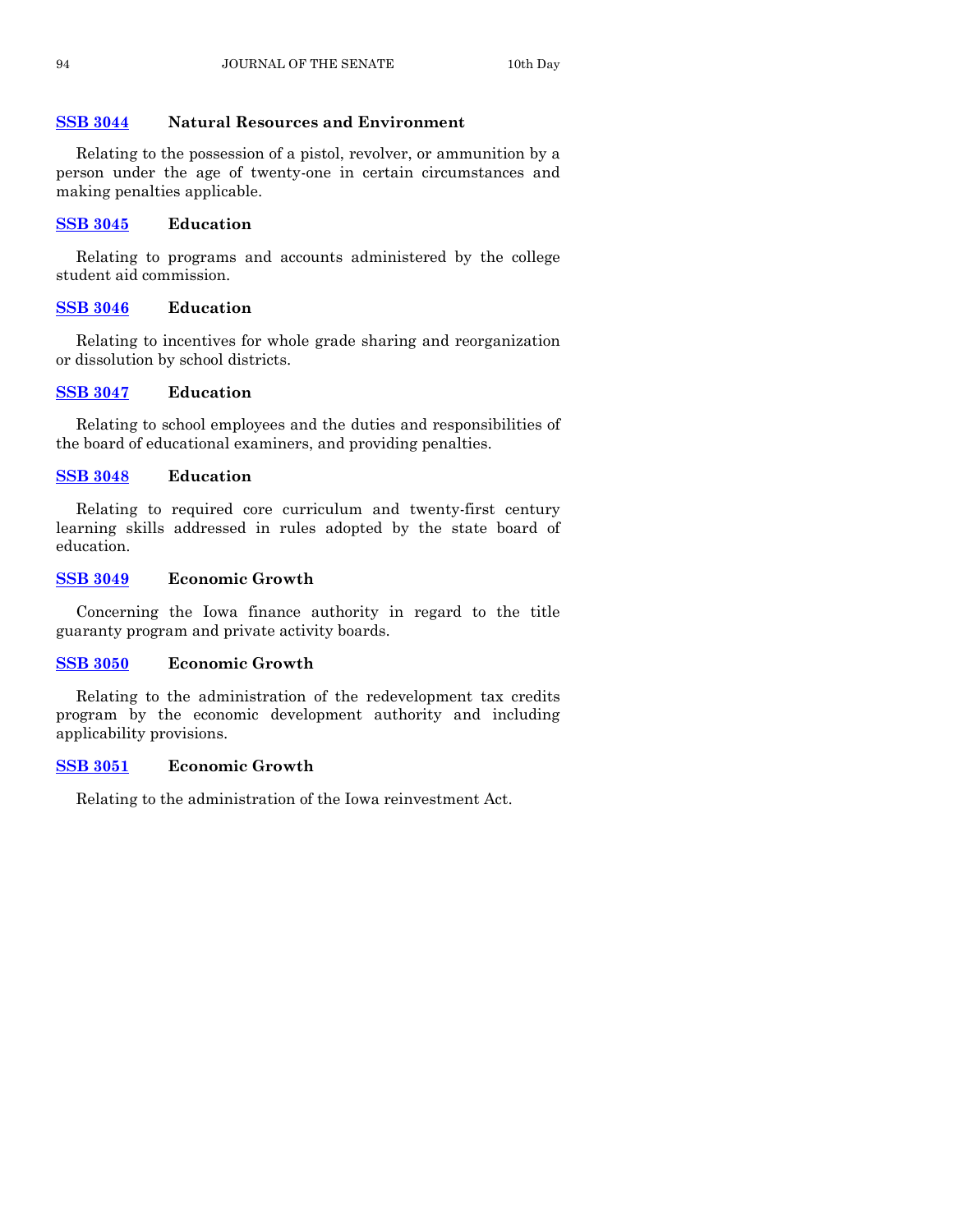#### **[SSB 3052](http://coolice.legis.iowa.gov/Cool-ICE/default.asp?Category=billinfo&Service=Billbook&frame=1&GA=85&hbill=SSB3052) Economic Growth**

Relating to the administration of the job training program and fund by the economic development authority and making an appropriation.

#### SUBCOMMITTEE ASSIGNMENTS

#### **[Senate File 58](http://coolice.legis.iowa.gov/Cool-ICE/default.asp?Category=billinfo&Service=Billbook&frame=1&GA=85&hbill=SF58) (Reassigned)**

JUDICIARY: Hogg, Chair; Dvorsky and Garrett

#### **[Senate File 62](http://coolice.legis.iowa.gov/Cool-ICE/default.asp?Category=billinfo&Service=Billbook&frame=1&GA=85&hbill=SF62) (Reassigned)**

JUDICIARY: Hogg, Chair; Courtney and Schneider

#### **[Senate File 63](http://coolice.legis.iowa.gov/Cool-ICE/default.asp?Category=billinfo&Service=Billbook&frame=1&GA=85&hbill=SF63) (Reassigned)**

JUDICIARY: Hogg, Chair; Dvorsky and Schneider

#### **[Senate File 64](http://coolice.legis.iowa.gov/Cool-ICE/default.asp?Category=billinfo&Service=Billbook&frame=1&GA=85&hbill=SF64) (Reassigned)**

JUDICIARY: Hogg, Chair; Petersen and Schneider

#### **[Senate File 76](http://coolice.legis.iowa.gov/Cool-ICE/default.asp?Category=billinfo&Service=Billbook&frame=1&GA=85&hbill=SF76) (Reassigned)**

JUDICIARY: Hogg, Chair; Dvorsky and Schneider

#### **[Senate File 78](http://coolice.legis.iowa.gov/Cool-ICE/default.asp?Category=billinfo&Service=Billbook&frame=1&GA=85&hbill=SF78) (Reassigned)**

JUDICIARY: Hogg, Chair; Dvorsky and Schneider

#### **[Senate File 84](http://coolice.legis.iowa.gov/Cool-ICE/default.asp?Category=billinfo&Service=Billbook&frame=1&GA=85&hbill=SF84) (Reassigned)**

JUDICIARY: Hogg, Chair; Petersen and Schneider

#### **[Senate File 96](http://coolice.legis.iowa.gov/Cool-ICE/default.asp?Category=billinfo&Service=Billbook&frame=1&GA=85&hbill=SF96) (Reassigned)**

JUDICIARY: Hogg, Chair; Dvorsky and Schneider

#### **[Senate File 148](http://coolice.legis.iowa.gov/Cool-ICE/default.asp?Category=billinfo&Service=Billbook&frame=1&GA=85&hbill=SF148)**

JUDICIARY: Hogg, Chair; Dvorsky and Schneider

#### **[Senate File 167](http://coolice.legis.iowa.gov/Cool-ICE/default.asp?Category=billinfo&Service=Billbook&frame=1&GA=85&hbill=SF167) (Reassigned)**

JUDICIARY: Hogg, Chair; Dvorsky and Schneider

#### **[Senate File 177](http://coolice.legis.iowa.gov/Cool-ICE/default.asp?Category=billinfo&Service=Billbook&frame=1&GA=85&hbill=SF177) (Reassigned)**

JUDICIARY: Petersen, Chair; Boettger and Dvorsky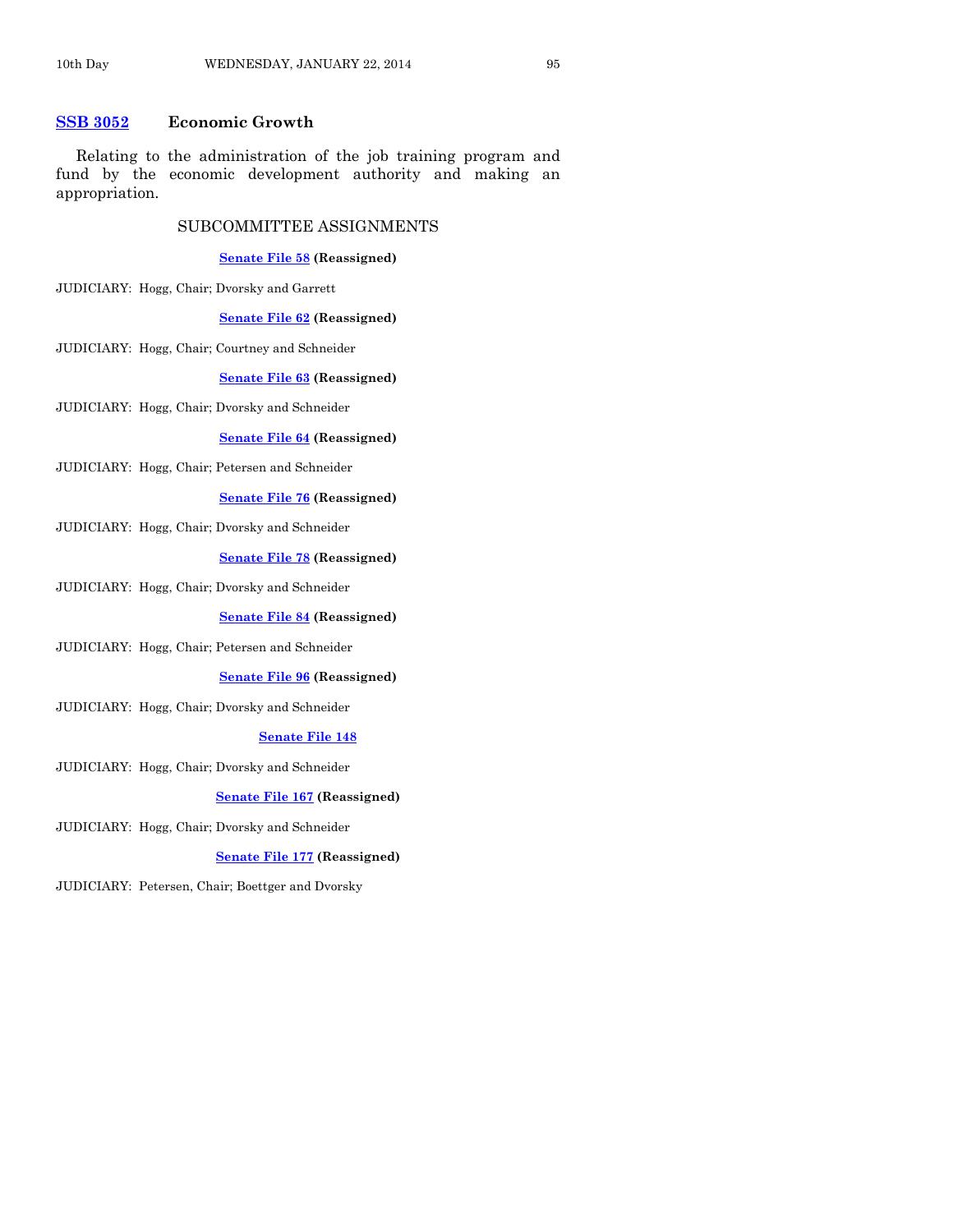#### **[Senate File 206](http://coolice.legis.iowa.gov/Cool-ICE/default.asp?Category=billinfo&Service=Billbook&frame=1&GA=85&hbill=SF206)**

JUDICIARY: Hogg, Chair; Dvorsky and Schneider

#### **[Senate File 209](http://coolice.legis.iowa.gov/Cool-ICE/default.asp?Category=billinfo&Service=Billbook&frame=1&GA=85&hbill=SF209)**

JUDICIARY: Hogg, Chair; Dvorsky and Schneider

#### **[Senate File 214](http://coolice.legis.iowa.gov/Cool-ICE/default.asp?Category=billinfo&Service=Billbook&frame=1&GA=85&hbill=SF214)**

JUDICIARY: Hogg, Chair; Horn and Schneider

#### **[Senate File 251](http://coolice.legis.iowa.gov/Cool-ICE/default.asp?Category=billinfo&Service=Billbook&frame=1&GA=85&hbill=SF251) (Reassigned)**

JUDICIARY: Hogg, Chair; Quirmbach and Schneider

#### **[Senate File 252](http://coolice.legis.iowa.gov/Cool-ICE/default.asp?Category=billinfo&Service=Billbook&frame=1&GA=85&hbill=SF252) (Reassigned)**

JUDICIARY: Hogg, Chair; Dvorsky and Schneider

#### **[Senate File 254](http://coolice.legis.iowa.gov/Cool-ICE/default.asp?Category=billinfo&Service=Billbook&frame=1&GA=85&hbill=SF254) (Reassigned)**

JUDICIARY: Hogg, Chair; Dvorsky and Schneider

#### **[Senate File 255](http://coolice.legis.iowa.gov/Cool-ICE/default.asp?Category=billinfo&Service=Billbook&frame=1&GA=85&hbill=SF255) (Reassigned)**

JUDICIARY: Hogg, Chair; Dvorsky and Schneider

#### **[Senate File 256](http://coolice.legis.iowa.gov/Cool-ICE/default.asp?Category=billinfo&Service=Billbook&frame=1&GA=85&hbill=SF256) (Reassigned)**

JUDICIARY: Hogg, Chair; Dvorsky and Schneider

#### **[Senate File 276](http://coolice.legis.iowa.gov/Cool-ICE/default.asp?Category=billinfo&Service=Billbook&frame=1&GA=85&hbill=SF276) (Reassigned)**

JUDICIARY: Hogg, Chair; Dvorsky and Schneider

#### **[Senate File 344](http://coolice.legis.iowa.gov/Cool-ICE/default.asp?Category=billinfo&Service=Billbook&frame=1&GA=85&hbill=SF344)**

JUDICIARY: Hogg, Chair; Petersen and Zaun

#### **[Senate File 352](http://coolice.legis.iowa.gov/Cool-ICE/default.asp?Category=billinfo&Service=Billbook&frame=1&GA=85&hbill=SF352)**

JUDICIARY: Hogg, Chair; Horn and Schneider

#### **[Senate File 363](http://coolice.legis.iowa.gov/Cool-ICE/default.asp?Category=billinfo&Service=Billbook&frame=1&GA=85&hbill=SF363)**

JUDICIARY: Hogg, Chair; Schneider and Sodders

#### **[Senate File 401](http://coolice.legis.iowa.gov/Cool-ICE/default.asp?Category=billinfo&Service=Billbook&frame=1&GA=85&hbill=SF401)**

AGRICULTURE: Hart, Chair; Greiner and Sodders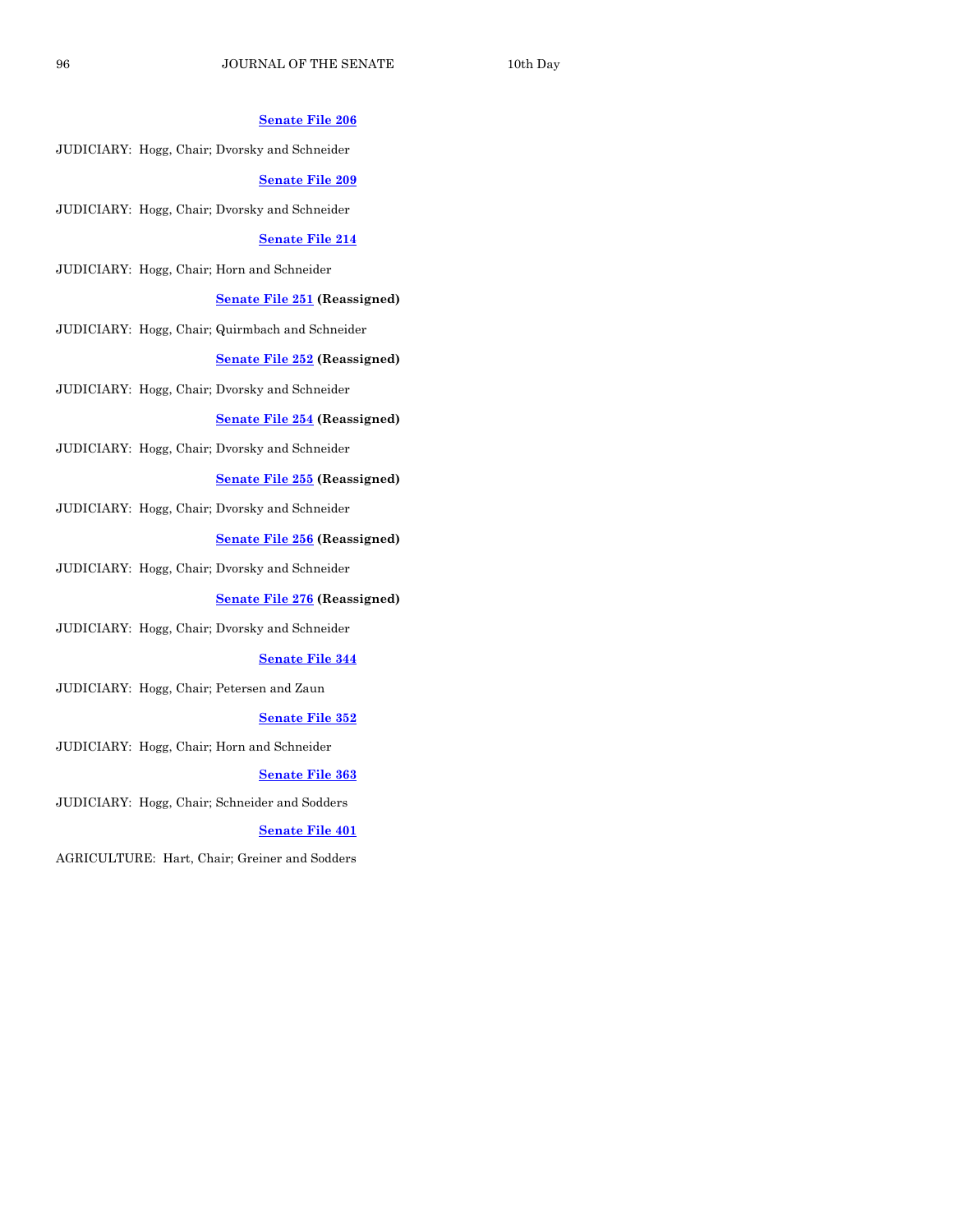#### **[Senate File 2004](http://coolice.legis.iowa.gov/Cool-ICE/default.asp?Category=billinfo&Service=Billbook&frame=1&GA=85&hbill=SF2004)**

JUDICIARY: Petersen, Chair; Hogg and Zaun

#### **[Senate File 2006](http://coolice.legis.iowa.gov/Cool-ICE/default.asp?Category=billinfo&Service=Billbook&frame=1&GA=85&hbill=SF2006)**

EDUCATION: Wilhelm, Chair; Beall and Sinclair

#### **[Senate File 2014](http://coolice.legis.iowa.gov/Cool-ICE/default.asp?Category=billinfo&Service=Billbook&frame=1&GA=85&hbill=SF2014)**

JUDICIARY: Hogg, Chair; Courtney and Garrett

#### **[Senate File 2016](http://coolice.legis.iowa.gov/Cool-ICE/default.asp?Category=billinfo&Service=Billbook&frame=1&GA=85&hbill=SF2016)**

EDUCATION: Hogg, Chair; Hart and Johnson

#### **[Senate File 2018](http://coolice.legis.iowa.gov/Cool-ICE/default.asp?Category=billinfo&Service=Billbook&frame=1&GA=85&hbill=SF2018)**

EDUCATION: Dvorsky, Chair; Johnson and Schoenjahn

#### **[Senate File 2022](http://coolice.legis.iowa.gov/Cool-ICE/default.asp?Category=billinfo&Service=Billbook&frame=1&GA=85&hbill=SF2022)**

EDUCATION: Schoenjahn, Chair; Quirmbach and Zaun

#### **[Senate File 2028](http://coolice.legis.iowa.gov/Cool-ICE/default.asp?Category=billinfo&Service=Billbook&frame=1&GA=85&hbill=SF2028)**

HUMAN RESOURCES: Dotzler, Chair; Hatch and Johnson

#### **[House File 158](http://coolice.legis.iowa.gov/Cool-ICE/default.asp?Category=billinfo&Service=Billbook&frame=1&GA=85&hbill=HF158)**

JUDICIARY: Hogg, Chair; Dvorsky and Schneider

#### **[House File 219](http://coolice.legis.iowa.gov/Cool-ICE/default.asp?Category=billinfo&Service=Billbook&frame=1&GA=85&hbill=HF219)**

JUDICIARY: Hogg, Chair; Garrett and Petersen

#### **[House File 534](http://coolice.legis.iowa.gov/Cool-ICE/default.asp?Category=billinfo&Service=Billbook&frame=1&GA=85&hbill=HF534)**

JUDICIARY: Sodders, Chair; Hogg and Zaun

#### **[House File 535](http://coolice.legis.iowa.gov/Cool-ICE/default.asp?Category=billinfo&Service=Billbook&frame=1&GA=85&hbill=HF535)**

JUDICIARY: Hogg, Chair; Petersen and Zaun

#### **[House File 537](http://coolice.legis.iowa.gov/Cool-ICE/default.asp?Category=billinfo&Service=Billbook&frame=1&GA=85&hbill=HF537)**

JUDICIARY: Hogg, Chair; Boettger and Petersen

#### **[House File 558](http://coolice.legis.iowa.gov/Cool-ICE/default.asp?Category=billinfo&Service=Billbook&frame=1&GA=85&hbill=HF558)**

JUDICIARY: Hogg, Chair; Quirmbach and Schneider

#### **[House File 572](http://coolice.legis.iowa.gov/Cool-ICE/default.asp?Category=billinfo&Service=Billbook&frame=1&GA=85&hbill=HF572)**

JUDICIARY: Hogg, Chair; Quirmbach and Whitver